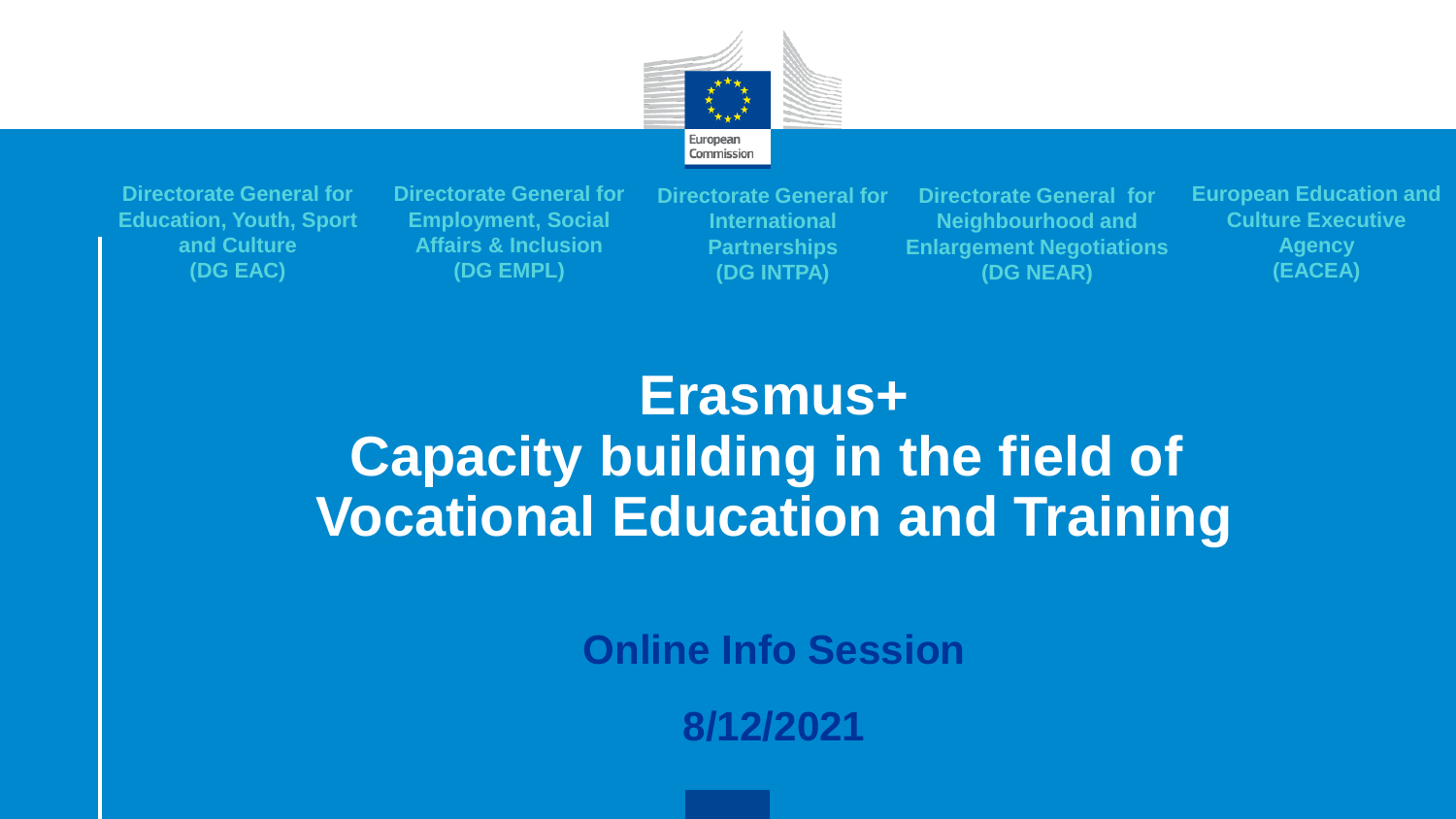

# **Erasmus+ Capacity building in VET**

## **Welcome**



**Online Info Session 8/12/2021**

*Michèle GROMBEER (EACEA)*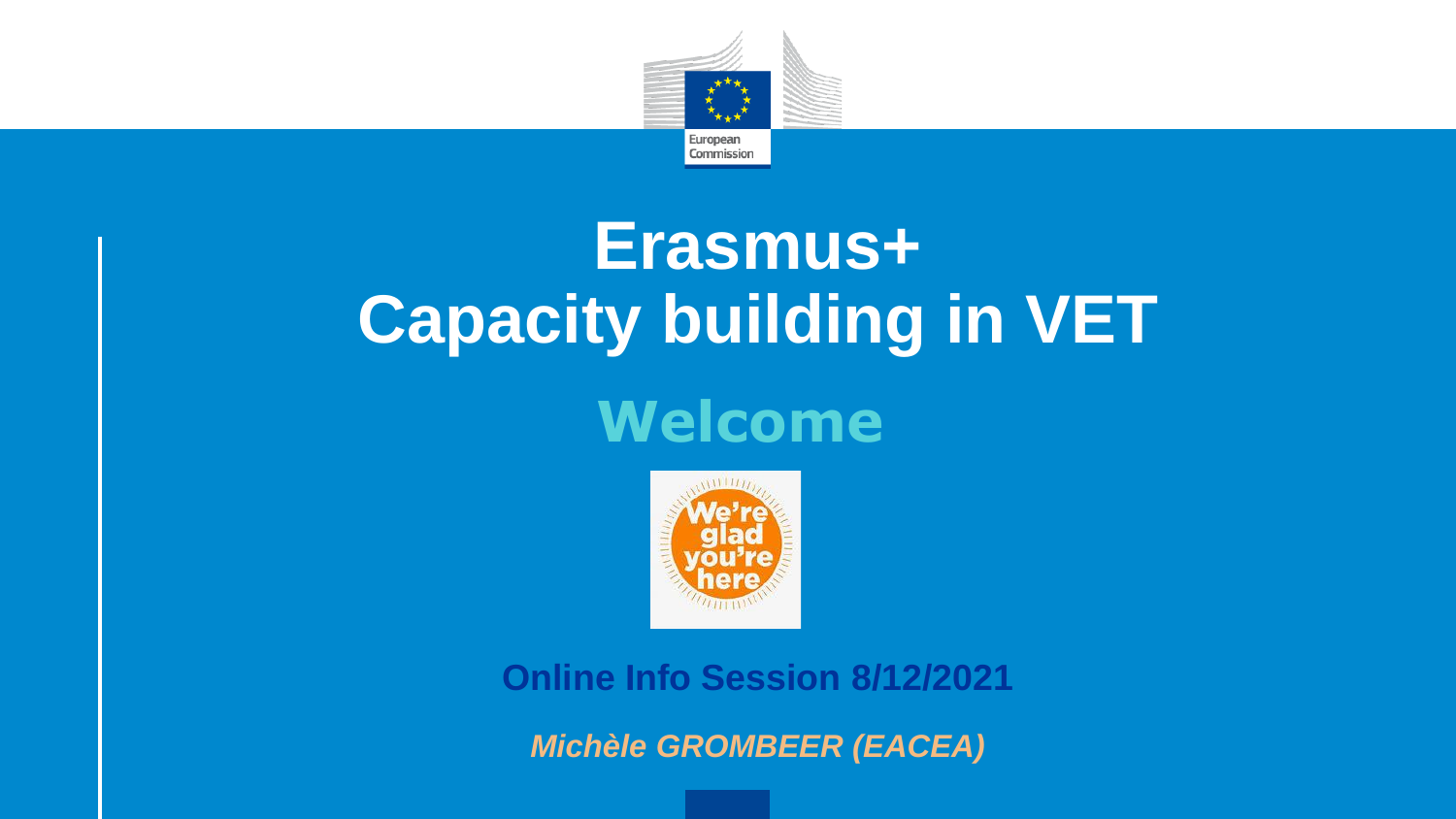

#### **Agenda**

| 13:30 | <b>Connection of participants</b>                                                                                                                                      |
|-------|------------------------------------------------------------------------------------------------------------------------------------------------------------------------|
| 14:00 | <b>Welcome</b><br>√ Michèle Grombeer (EACEA)                                                                                                                           |
| 14:10 | <b>Policy priorities</b><br>√ João SANTOS (DG EMPL), Claire HERRMANN (DG EAC), Heike BUERSKENS (DG INTPA) and Javier MENENDEZ BONILLA (DG NEAR)                        |
|       | Aim, objectives and activities<br>√ Roland FARKAS (EACEA)                                                                                                              |
|       | <b>Questions and answers</b> - All speakers, moderation Michèle GROMBEER (EACEA)                                                                                       |
| 15:10 | <b>Example of project - "Supporting Alliance for the African Mobility"</b><br>Béatrice BELLET (Asociación Mundus, Spain, project coordinator of ongoing pilot project) |
| 15:25 | <b>Break</b>                                                                                                                                                           |
| 15:35 | <b>Slido session</b><br>√ Manon QUERO (EACEA)                                                                                                                          |
| 15:40 | Panel presentation on eligibility, exclusion, selection and award criteria<br>V Sibylle LACAVE and Pavol KREMPASKÝ (EACEA)                                             |
| 16:10 | <b>Funding mechanisms</b><br>√ Pavol KREMPASKÝ (EACEA)                                                                                                                 |
| 16:30 | <b>Application form and submission procedure</b><br>└ Sabrina THOM (EACEA)                                                                                             |
| 16:50 | <b>Questions and answers</b><br>√ All speakers, moderation Michèle GROMBEER (EACEA)                                                                                    |
| 17:00 | <b>Closure of the event</b>                                                                                                                                            |
|       |                                                                                                                                                                        |